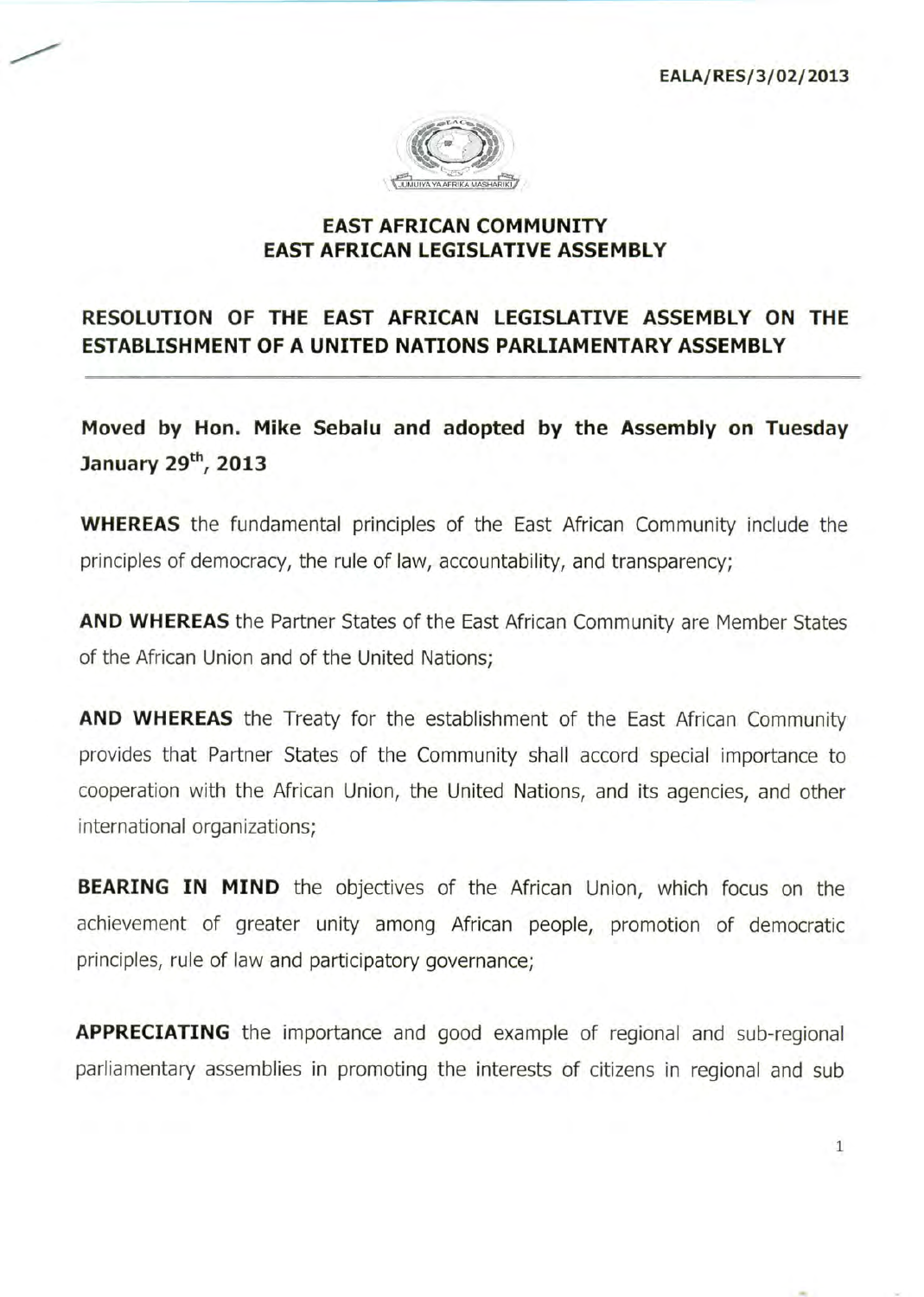regional intergovernmental organizations and thus in strengthening the democratic character of these organizations;

**RECOGNISING** the growing role and involvement of international organizations such as the United Nations and its specialized agencies in key sectors such as the promotion of peace and security, economic development, health, education, the environment or sustainable development;

**NOTING** that no formal parliamentary body exists at the United Nations that would allow for popularly elected parliamentarians to take part in its deliberations;

**CONSIDERING** that the insufficient formal involvement of elected representatives in the work of the United Nations due to the absence of a parliamentary Assembly limits the democratic legitimacy of the world organization;

**AWARE** of the concerted international efforts aimed at the establishment of a United Nations Parliamentary Assembly;

**FURTHER AWARE** that the Pan-African Parliament, on the 24<sup>th</sup> October 2007, adopted a resolution recommending the adoption of a common African position on the establishment of a United Nations Parliamentary Assembly;

**FURTHER AWARE** that this initiative is supported by other Parliamentary and Inter-Parliamentary bodies worldwide;

**CONVINCED** that a United Nations Parliamentary Assembly would improve the transparency, accountability and the effectiveness of the United Nations;

2